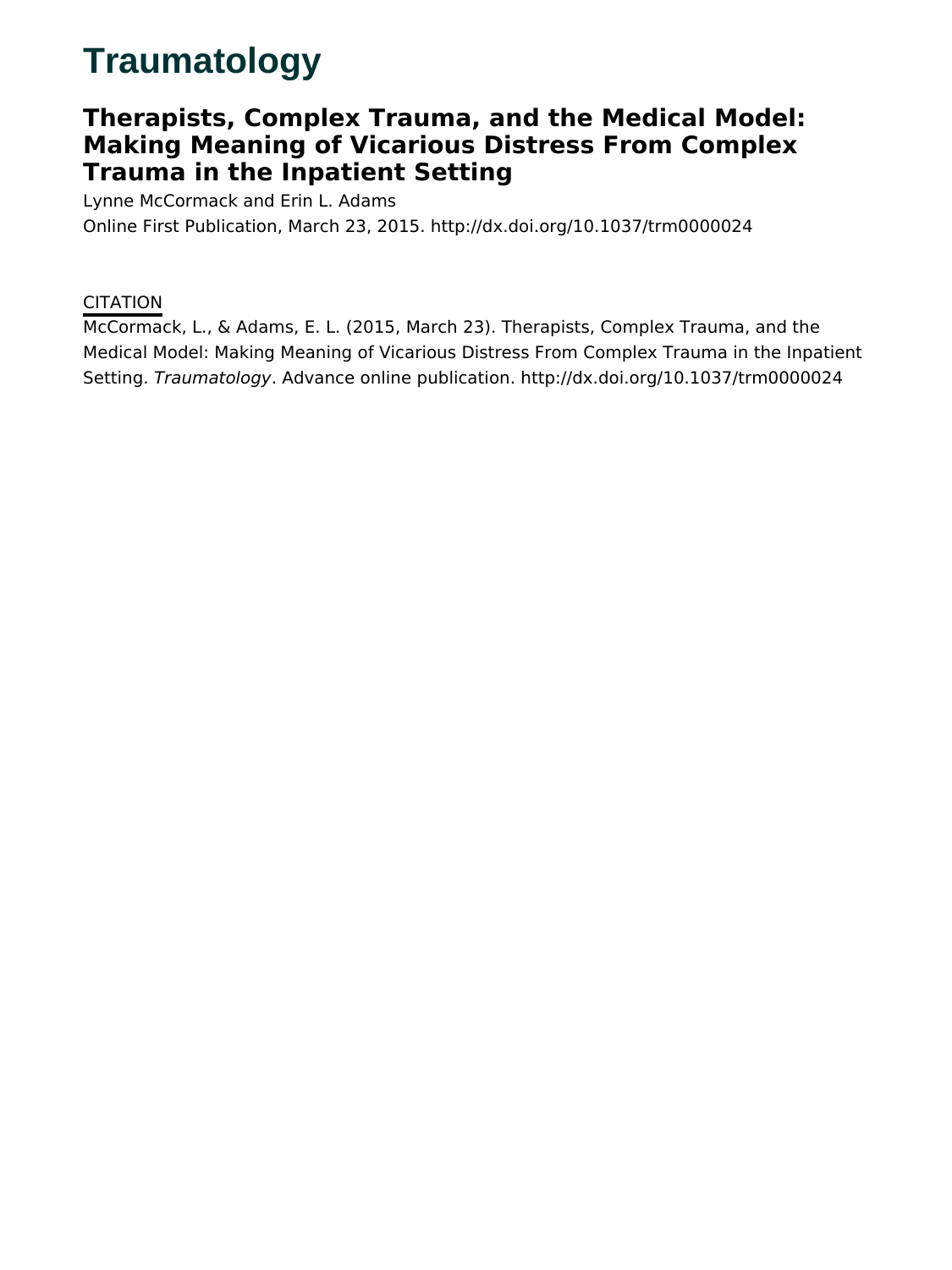### Therapists, Complex Trauma, and the Medical Model: Making Meaning of Vicarious Distress From Complex Trauma in the Inpatient Setting

Lynne McCormack and Erin L. Adams University of Newcastle

Limited research explores therapists' vicarious exposure to complex trauma narratives within an inpatient medical model promoting emotion regulation and symptom alleviation. This phenomenological study explored subjective interpretations of 4 senior trauma therapists working in inpatient settings. Data from semistructured interviews were analyzed using interpretative phenomenological analysis (IPA). One superordinate theme, *Therapeutic integrity and vicarious growth*, overarched 4 subordinate themes: (a) *Severity, complexity, and repetition*; (b) *Personal distress and the medical model*; (c) *Intrapersonal confrontation*; and (d) *Growth*. Two themes interpret coexisting distress, guilt, self-doubt, and sense-offailure as internalized responses to the misfit between medical model interventions and complex psychosocial traumatic experiences of clients. The third interprets a personal search for therapeutic and personal integrity when vicarious distress and felt therapeutic futility collide. Fourth, redefining 'self' through intrapersonal honesty, altruism, and relational connectedness with patients distilled psychological wellbeing and growth. Overtime, these participants experienced vicarious psychological distress and loss of therapeutic integrity working within a medical model framework. Further, they perceived limited recovery and growth in clients. By redefining and prioritizing their therapeutic integrity and relational alliance, these therapists found renewed commitment to trauma work and grateful appreciation of limitations and strengths for autonomy and wellbeing. Clinical implications are discussed.

*Keywords:* interpretative phenomenological analysis (IPA), medical model, posttraumatic growth, trauma therapy, vicarious traumatization

Complex narratives of childhood maltreatment such as sexual and physical abuse, or witnessing maternal battering are common in adult mental health inpatients (Edwards, Holden, Felitti, & Anda, 2003). Those with a history of sexual abuse have an increased risk of lifetime diagnoses of multiple psychiatric disorders (Chen et al., 2010), particularly posttraumatic stress disorder (PTSD), depression, eating disorders, and suicide attempts (Chen et al., 2010).

Invariably, the sharing of distressing narratives of trauma with a trauma therapist risks vicarious contamination of the therapist. Many studies recognize that the empathic support given by therapists increases their own likelihood of developing vicarious distress and related psychopathology (Adams & Riggs, 2008; Arnold, Calhoun, Tedeschi, & Cann, 2005; Kadambi & Truscott, 2004). Conversely and encouragingly, recent findings also suggest that in integrating client trauma narratives, some therapists have experienced positive internal transformation (Linley & Joseph, 2007). What is unknown is how therapists working within an inpatient

1

medical setting which promotes emotional regulation and symptom alleviation interpret first, the impact of complex trauma narratives on their sense of self, and second, their effectiveness as therapists. With this in mind, this qualitative study explores both the positive and negative interpretations of trauma therapists working with severely unwell mental health inpatients, and how they make sense of the impact of such work and the constructs they work within, on their lives and their therapeutic effectiveness.

The risks of psychopathology after vicarious trauma exposure have been reported across a broad range of professional cohorts including police workers (Follette, Polusney, & Milbeck, 1994), nurses (Spinelli, 2011), lawyers (Levin & Greisberg, 2003), disaster workers (Zimering, Gulliver, Knight, Munroe, & Keane, 2006), humanitarian aid workers (McCormack & Joseph, 2013), researchers (Wasco & Campbell, 2002), funeral directors (Linley & Joseph, 2006), social workers, and therapists (Adams, Figley, & Boscarino, 2008; Arnold et al., 2005; Brady, Guy, Poelstra, & Brokaw, 1999; Dlugos & Friedlander, 2001; Linley & Joseph, 2007; Linley, Joseph, & Loumidis, 2005; Pearlman & Saakvitne, 1995; Schauben & Frazier, 1995). The uniqueness and scope of carer responses has been captured by terms such as emotional contagion, compassion fatigue (Figley, 1995), secondary victimization (Figley, 1982), burnout (Maslach & Jackson, 1982), negative countertransference (Gold & Nemiah, 1993), secondary traumatic stress (Stamm, 1995), and vicarious traumatization (McCann & Pearlman, 1990). For the purpose of this study compassion fatigue and secondary traumatic stress will be encompassed within our discussion of vicarious traumatization as each relates to traumatic distress experienced from vicarious exposure.

Lynne McCormack and Erin L. Adams, School of Psychology, Faculty of Science & IT, University of Newcastle.

The authors are grateful to the senior trauma therapists who made this study possible.

Correspondence concerning this article should be addressed to Lynne McCormack, School of Psychology, Faculty of Science & IT, University of Newcastle, Callaghan NSW 2308, Australia. E-mail: Lynne.McCormack@ newcastle.edu.au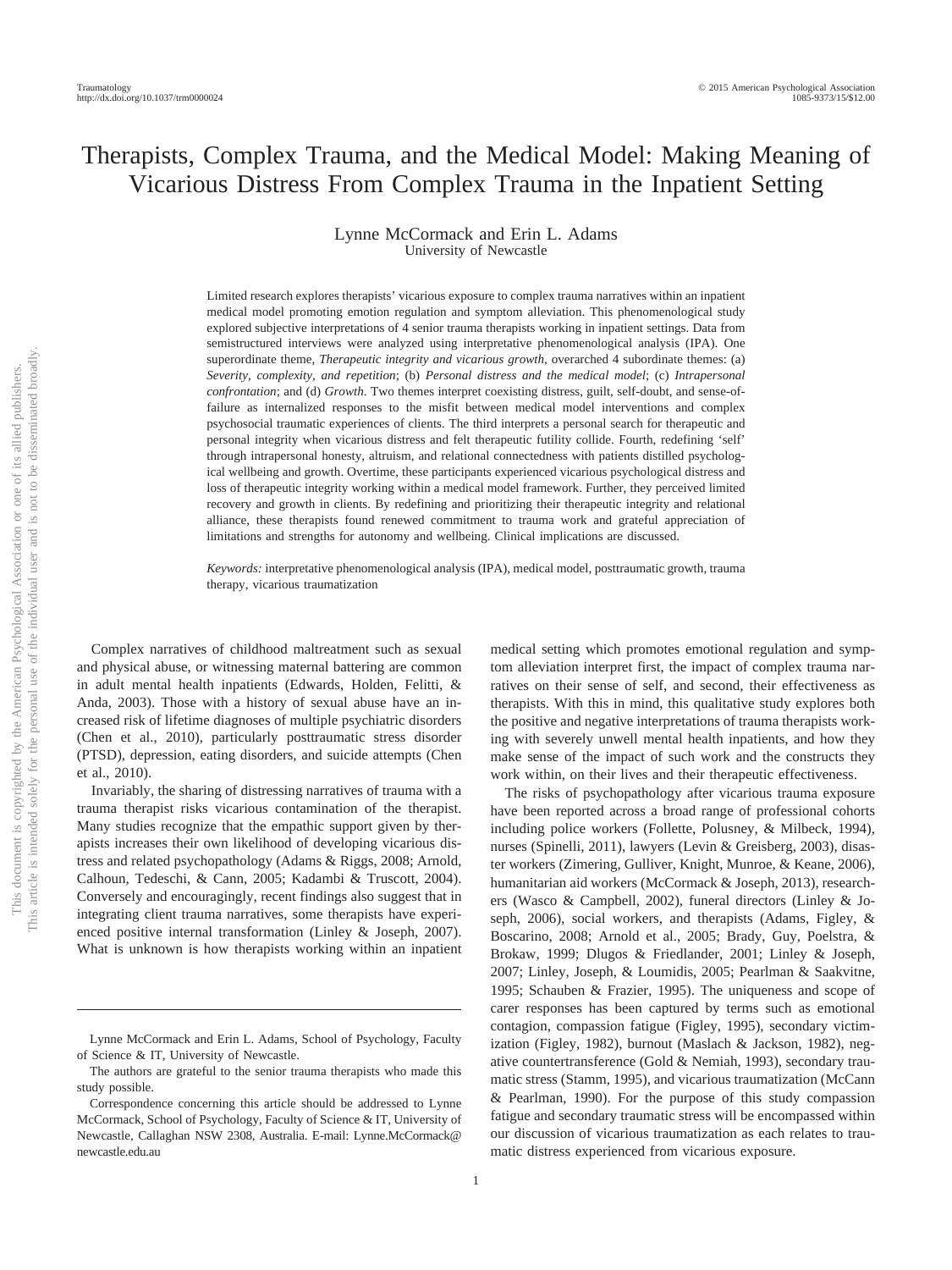Several theories underpin vicarious traumatization, including systemic trauma theory (Figley, 1998) and constructivist selfdevelopment theory (McCann & Pearlman, 1990; Saakvitne & Pearlman, 1996; Spinelli, 2011). Systemic trauma theory describes how prolonged exposure and empathic support to trauma survivors can lead to a contamination of those vicariously exposed. It posits that transmission is linked to the therapist/carers' susceptibility to emotional contagion. Those impacted experience negative transformation of inner experience, inclusive of memory systems and schemas about oneself, others, and the outside world (McCann & Pearlman, 1990; Pearlman & Saakvitne, 1995). In response, they are at risk of emotionally distancing themselves, overwhelmed by the enormity of the task of caring (Figley, 1995).

Constructivist self-development theory provides the scaffolding for the relationship between cognitive schemas and the process of psychological adaptation. It describes how each individual develops cognitive schemas about themselves, others, and the world which serve as their own unique and personal template of reality (Trippany, White Kress, & Wilcoxon, 2004). Prolonged exposure to trauma narratives can challenge these perceptions of reality. In consequence, the development of distorted and often irrational perceptions can be seen as an adaptive form of self-protection (Trippany et al., 2004).

However, there is also significant risk of pervasive maladaptive transformations given schematic changes are cumulative (i.e., reinforced by ongoing exposure) and pervasive (i.e., potential to generalize to all aspects of ones frame of reality; McCann & Pearlman, 1990). The extent to which schemas are challenged or altered is dependent on the salience of the schema and the therapists' current and early interpersonal, cultural, social, familial, and intrapsychic experiences (Saakvitne & Pearlman, 1996).

As such, vicarious traumatization occurs through cumulative empathic engagement with the emotional experience of one or more traumatized individuals leading to negative schematic distortions (Adams & Riggs, 2008; Kadambi & Truscott, 2004; McCann & Pearlman, 1990; Pearlman & Saakvitne, 1995; Schauben & Frazier, 1995). Vicarious traumatization also captures the manifestation of subclinical posttraumatic stress (PTS) symptomology that often mirror those reported by the trauma survivor (Arnold et al., 2005; McCann & Pearlman, 1990; Pearlman & Saakvitne, 1995; Spinelli, 2011; McCormack & Joseph, 2013). For example prolonged exposure to sexual abuse narratives may challenge the therapists preexisting schema that the word is a safe place. Under the adapted premise that the world is in fact dangerous, the therapist engages in heightened protective behaviors.

The impact of vicarious traumatization varies and will be influenced by organizational factors (e.g., trauma survivors in caseload; support) and personal factors (e.g., history of trauma and training or experience level; Pearlman & Saakvitne, 1995). For example, therapists with a history of traumatization are thought to be more at risk for adverse effects from their clinical work than those with no such history (Pearlman & Saakvitne, 1995). However, empirical findings are mixed. In a study exploring impact of exposure to traumatic material and wellbeing, 60% of the 188 self-identified trauma therapists reported a trauma history (Pearlman & Mac Ian, 1995). Similar rates of traumatization were reported among 148 female therapists, with 83% experiencing at least one form of victimization and 37% reporting two or more (Schauben & Frazier, 1995). However, a history of victimization was unrelated to symptoms of distress in these sexual violence counselors even when the client's trauma narrative matched the therapists (Schauben & Frazier, 1995). This latter finding suggests therapists who themselves are survivors were at no greater disadvantage in providing clinical work. Further research is needed to clarify the potential impact of a personal history of trauma as a moderator for vicarious traumatization.

Researchers have suggested that level of experience may influence the development of vicarious traumatization rather than number of survivors in a caseload (Pearlman & Mac Ian, 1995). Newly practicing therapists are more likely to report higher levels of cognitive disruptions in comparison with experienced therapists (Gamble, Pearlman, Lucca, & Allen, 1994; Pearlman & Mac Ian, 1995; Schauben & Frazier, 1995). This finding may be explained by a reluctance to seek supervision or support because of feelings of shame, incompetency, and anxiety as a result of experiencing vicarious trauma symptomology (Neumann & Gamble, 1995; Pearlman & Mac Ian, 1995).

Such findings are consistent with burnout literature (emotional exhaustion, depersonalization, reduced sense of personal accomplishment) which suggests being younger or less clinically experienced is positively correlated to higher burnout rates (Ackerley, Burnell, Holder, & Kurdek, 1988). Greater experience has been correlated with fewer disruptions in self-trust, self-intimacy and self-esteem then newer therapists (Pearlman & Mac Ian, 1995). This finding may be explained by disrupted schemas becoming less so over time or conversely, experienced therapists with disrupted schemas having left the field and thus being unaccounted for in current studies. However, treatment of acutely unwell individuals in the space of a short hospital admission may present significant difficulties for therapists whether experienced or new to the field. The constant flux of patients means inpatient therapists rarely provide long-term treatment, and as such are less likely to witness significant progress in their patients before discharge.

The notion of vicarious posttraumatic responses clearly resonates with trauma focused therapists and has repeatedly been captured by qualitative research (Kadambi & Truscott, 2004). For example, all female sexual assault therapists interviewed in Steed and Downing's (1998) study reported negative work related affective responses (e.g., anger, pain, frustration, sadness, horror and shock), somatic complaints (e.g., low energy, poor sleep), and posttraumatic stress related symptomology. Thematic content analysis revealed schematic disruption across themes of increased vulnerability, suspiciousness, loss of faith and trust in fellow man, and alterations in sense of self identity. Changes in cognitive schemas regarding safety and lack of security, world view, awareness of power/control, and lowered trust have also been reported through semistructured interviews with domestic violence counselors (Iliffe & Steed, 2000). Mirroring these findings, Benatar (2000) reported negative changes to relationship with self, and isolation from others in highly qualified trauma therapists. Lay counselors have also reported lasting changes around tolerance, interpersonal relationships, and changes in beliefs which they felt were triggered by the provision of therapy (Ortlepp & Friedman, 2002).

Discrepancies regarding the pervasiveness, scope, and severity of vicarious trauma have been reported when a mixed qualitative and quantitative approach has been used. For example, when interviewed, mental health workers reported viewing therapeutic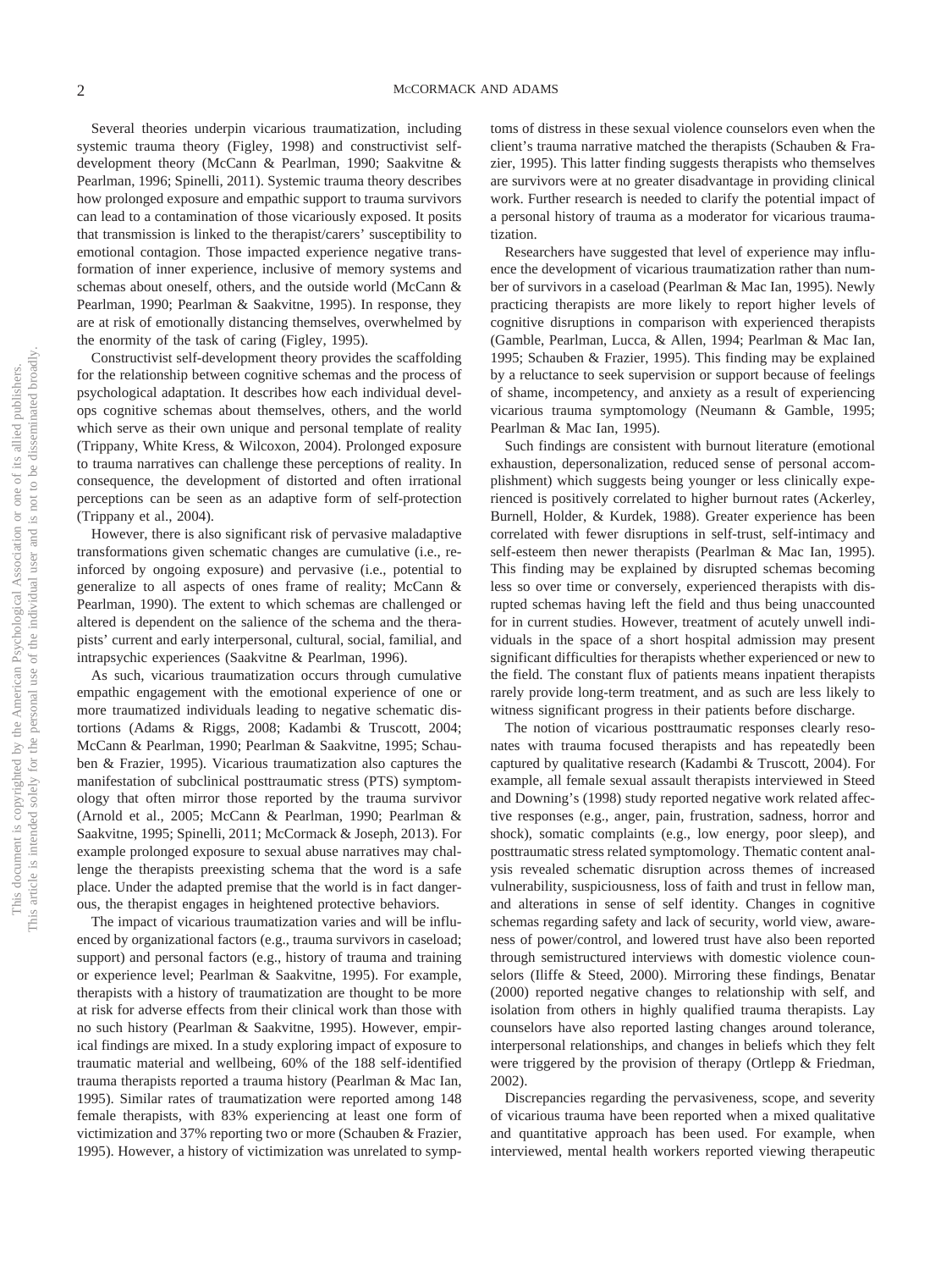work as traumatizing. However such perceptions were not conveyed by quantitative measure of distress (Sabin-Farrell & Turpin, 2003). This discrepancy may be explained via a lack of sensitivity, or poor reliability and accuracy of self-report questionnaires (Steed & Downing, 1998).

In contrast to reports of negative posttrauma outcomes, numerous researchers have suggested the majority of health professionals are not adversely affected, emotionally or psychologically, by their clinical work (Coster & Schwebel, 1997; Elliott & Guy, 1993; Raquepaw & Miller, 1989; Thoreson, Miller, & Krauskopf, 1989). For example, only 5% of mental health professionals working with sexual violence, cancer, and general clients reported elevated levels of traumatic stress (Kadambi & Truscott, 2004). Moreover, there was no difference in traumatic stress symptomology across the clinical populations. Further research is required to clarify these discrepancies and explore the full range of post trauma responses in therapists.

The exploration of trauma exposure as a precursor to negative physical and psychological outcomes has been largely driven by a medicalized model of thinking which sees external symptomology as evidence for underlying disease or disorder (Bohart & Tallman, 1999; Joseph, 2012). Research and practice of psychotherapy continues to be heavily influenced by the medical model, particularly within the inpatient setting (Bohart & Tallman, 1999). Many critics suggest the assumptions and terminology used within this model have been ineffectively superimposed onto what are essentially interpersonal processes and procedures in psychotherapy (Elkins, 2009).

Further inadequacies are evident through the attempted application of causal disease models of mental distress and classification through narrowly defined treatment parameters. These parameters frame psychiatric care as a succession of distinct interventions that can be analyzed and objectively measured independent of context (Bracken et al., 2012; McCready, 1986). Unfortunately, this approach fails to recognize the psychosocial complexities of trauma therapy and the therapeutic relationship as an interpersonal process characterized by unconditional regard, empathy, compassion and therapist congruence (Elkins, 2009). Similarly, it ignores the potential for compassion satisfaction (satisfaction and pleasure derived from working effectively: Stamm, 2010). To date, little research has been dedicated to exploring the impact of exposure to complex trauma work when therapists are constrained by the limitations of a first world medical model approach to trauma intervention.

Although the risk of psychopathology exists, research exploring adverse responses to traumatic experiences often reveals a paradox in which many who report negative outcomes also report areas of posttraumatic growth (Seligman & Csikszentmihalyi, 2000). Posttraumatic growth has been conceptualized as a transformative engagement with the existential challenges of life through areas of autonomy, relationships, personal growth, life purpose, mastery, and self-acceptance (Durkin & Joseph, 2009; Joseph & Linley, 2005; Ryff, 1989; Ryff & Singer, 1996; Keyes, Shmotkin, & Ryff, 2002; Tedeschi, Park, & Calhoun, 1998). This transformation reflects increased psychological well-being (PWB), over and above subjective well-being (SWB) and the medical model's focus on emotion regulation and symptom alleviation (Durkin & Joseph, 2009).

Earlier research exploring the construct of posttraumatic growth recognized three domains: (a) improved interpersonal relationships, (b) enhanced view of self and self-worth, and (c) positive changes in life philosophy, values, and beliefs (see Joseph, 2012). With the burgeoning literature into vicarious posttrauma growth, similar positive gains such as redefined values, beliefs, sense of self-identity, and worldview, are described following vicarious exposure to trauma (McCormack, Hagger, & Joseph, 2011). Inclusive in this literature is the potential for positive outcomes following vicarious trauma in wives of prisoners of war (Dekel & Solomon, 2007), wives of Vietnam veterans (McCormack et al., 2011), adult children of veterans (McCormack & Sly, 2013), interpreters (Splevins, Cohen, Joseph, Murray, & Bowley, 2010), disaster survivors (Linley, Joseph, Cooper, Harris, & Meyer, 2003), humanitarian aid workers (McCormack & Joseph, 2013), and therapists (see Brockhouse, Msetfi, Cohen, & Joseph, 2011).

A systematic review of 39 studies by Linley and Joseph (2004) suggested that positive change is commonly reported in around 30% to 70% of survivors of various traumatic events, including transportation accidents (shipping disasters, plane crashes, car accidents), natural disasters (hurricanes, earthquakes), interpersonal experiences (combat, rape, sexual assault, child abuse), medical problems (cancer, heart attack, brain injury, spinal cord injury, HIV/AIDS, leukemia, rheumatoid arthritis, multiple sclerosis, illness), and other life experiences (relationship breakdown, parental divorce, bereavement, immigration). They also reported that growth is associated with personality traits such as optimism, extraversion, positive emotions, social support, and problem focused, acceptance, and positive reinterpretation coping.

Similarly, reports of vicarious posttraumatic growth in therapists highlight positive trait-oriented changes in self (e.g., increased sensitivity, compassion, insight, tolerance, empathy), and personal and spiritual well-being (Arnold et al., 2005; Brady et al., 1999; Herman, 1992; Pearlman & Saakvitne, 1995; Schauben & Frazier, 1995). Facilitating factors include those relating to the therapist (i.e., social support, sense of coherence), the working environment (i.e., organizational support), and the therapeutic relationship (i.e., therapeutic bond, empathy; Linley & Joseph, 2007). However, these findings have been largely captured in the context of more comprehensive explorations of negative trauma outcomes. There remains a paucity of research specifically designed to explore the therapist's experience of vicarious posttraumatic responses. Moreover, there has been no comprehensive exploration of how a medical model, which seemingly negates the interpersonal relationship and the very factors which promote personal growth, may affect opportunities for growth in therapists and their clients working with complex trauma.

With this in mind, the current phenomenological study explored the 'lived' experience of four trauma-focused therapists working with mental health inpatients with complex trauma histories. As the authors were seeking the participants' interpretation of this unique phenomenon, the reiterative, funneling, and double hermeneutic approach of interpretative phenomenological analysis (IPA; Smith, 1996) was used. Unlike grounded theory, which aims to generate theory from data in the process of conducting research, or a discourse analysis approach, which focuses on deconstructing expressions and conversations as a way of understanding social interactions, IPA, underpinned by critical realism, stresses the importance of alternative subjective positions and different ways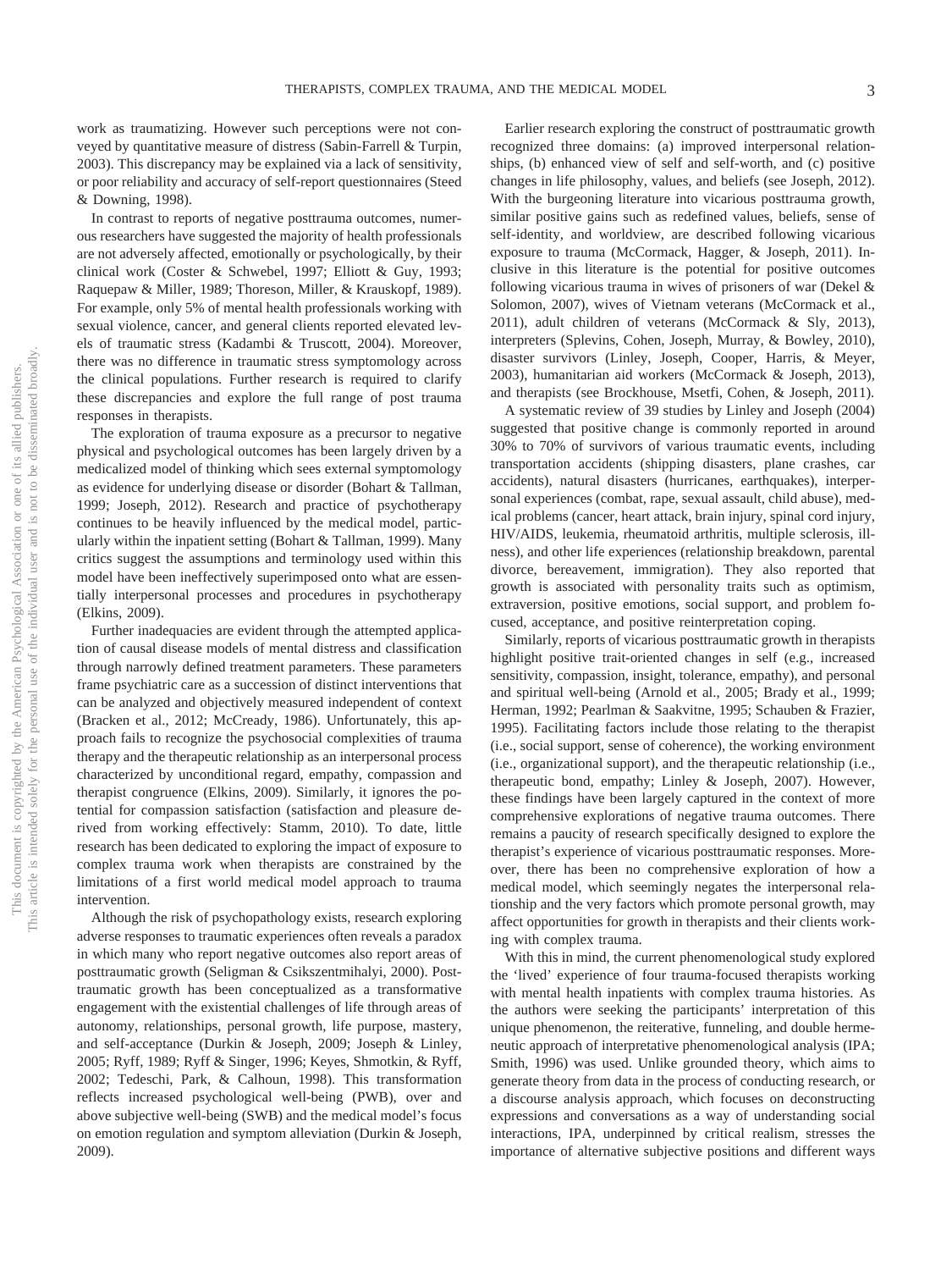of making sense of the world (Blaikie, 2000) and thus draws on a process of iterative interpretative activity. The interview data provided a detailed insight into the participants' meaning making from their vicarious exposure to trauma within a medical model, both positive and negative.

Using semistructured interviews each participant/therapist detailed how their work with trauma survivors within the confines of a medical model had affected their personal and professional lives. IPA aimed to identify pervasive schematic changes reflective of both positive and negative interpretations particularly the impact of pathologizing conceptualization of trauma experiences in clients on therapists' psychological well-being.

#### **Method**

#### **Participants**

The four female participants, aged between 39 and 51, were highly trained professionals each employed in Australian inpatient psychiatric facilities. Two worked as Psychiatric Consultants with 23 and 25 years' clinical experience with approximately six years located within an inpatient setting. One Clinical Psychologist had 10 years' clinical experience including eight in the inpatient setting, and one full time Psychologist/Clinical Manager had nine years' clinical experience including four in the inpatient setting. Each participant provided clinical treatment to patients with a range of diagnosed mental health conditions (e.g., sleeping, personality, eating, psychotic, dissociative and cognitive disorders, disorders attributable to a medical condition, factitious, adjustment and somatoform disorders, trauma and stress disorders, sexual, gender identity disorders, and dual diagnosis presentations). Participants estimated a mean of  $66\%$  (range =  $50\%$  to  $80\%$ ) of patients treated had been admitted to the inpatient facility on more than one occasion.

Each participant reported vicarious exposure to traumatic patient narratives (e.g., all forms of abuse and neglect, serious accident/illness/medical procedure, traumatic grief/separation, witness or victim to domestic, school, community, personal/interpersonal or political violence, natural or manmade disasters, substance related trauma, system-induced trauma, and bullying of family members). The provision of trauma-focused clinical work accounted for a mean of  $53\%$  (range =  $50\%$  to  $60\%$ ) of their practice. Three participants reported experiencing at least one event they regarded as personally traumatic over the course of their lifetime.

#### **Procedure**

A purposive strategy was used to recruit participants for whom vicarious exposure to acutely unwell mental health inpatients with trauma histories was both relevant and held personal significance. Participants were sourced through professional word of mouth within two inpatient psychiatric hospitals. Following ethical approval, willing participants were contacted to explain the study. A semi structured interview schedule was developed using the "funneling" technique of IPA (Smith & Osborn, 2003). The second author carried out each audio-recorded interview in the location and time of the participants choosing. Each interview lasted between 1 hour and 1 hour 20 minutes. The interviews were conversational in nature allowing time for subjective reflexivity, exploratory prompting, clarification, and empathic support. Each interview followed the direction of the participant with questions adapted in respect to the participants' responses. This process allowed the interviewer to explore any interesting and significant narratives that arose. Participants were invited to offer a rich and detailed account of both positive and negative changes arising from their vicarious exposure to inpatient trauma narratives. All interviews were transcribed verbatim by the second author, providing the data set for analysis.

#### **Analytic Strategy**

The phenomenological and hermeneutic qualitative approach of IPA (Smith, 1996; Smith, Flowers, & Osborn, 1997; Smith & Osborn, 2003) was used in this study. This approach provides a flexible set of guidelines adaptable to the specific aims of the researcher. Table 1 provides the step-by-step stages of this analytic process. Following the analytic stages described by Smith and Osborn (2003), each interview was transcribed and analyzed individually. First, each transcript was read with first impressions recorded in the left-hand column of the transcript. Second, fresh readings focused on gaining a detailed understanding of psychological concepts while mapping specific emergent themes/phrases. Third, themes and labels were clustered through a thorough and deductive analysis. Care was taken not to lose the participants' own words in the researchers interpretation of the narrative. Fourth refinement of understanding and interpretation of the data led to the development of a table outlining super and subordinate themes. A descriptive analysis, which treated the transcripts as one data set, then followed. In accordance with IPA guidelines, independent

Table 1

|  | Stages of Interpretative Phenomenological Analysis Process |  |  |
|--|------------------------------------------------------------|--|--|
|  |                                                            |  |  |

| Stage          | Process                                                                                                                                                                                                                                                     |
|----------------|-------------------------------------------------------------------------------------------------------------------------------------------------------------------------------------------------------------------------------------------------------------|
| 1              | Repetitive listening to recorded interview, transcribing<br>verbatim, and preparing the first transcript.                                                                                                                                                   |
| $\overline{c}$ | Interpretation of transcript by paraphrasing and<br>summarising the participant's phenomenological and<br>hermeneutic experience followed by annotation of<br>emerging themes. Each author independently audits each<br>transcript before joint discussion. |
| 3              | Robust discussion between authors to agree on themes of<br>first transcript leading to any superordinate and<br>subordinate themes.                                                                                                                         |
| 4              | Stages 1, 2, and, 3 repeated for each transcript searching<br>for convergence and divergence and clustering of<br>themes that supported evidence of a superordinate<br>theme.                                                                               |
| 5              | Exploration of overarching higher theme "Therapeutic<br>Integrity and Vicarious Growth". Listing of emergent<br>themes for connectedness.                                                                                                                   |
| 6              | Further examination of higher theme, assessing its<br>relationship and links to the agreed super and<br>subordinate themes.                                                                                                                                 |
| 7              | Clustering of themes around concepts and theories.                                                                                                                                                                                                          |
| 8              | Analysis continues throughout write-up with attention to<br>biases and presuppositions of either author likely to<br>impinge on interpretation.                                                                                                             |
| 9              | Narrative account embedded with rich data extracts to<br>validate thematic analysis and interpretation.                                                                                                                                                     |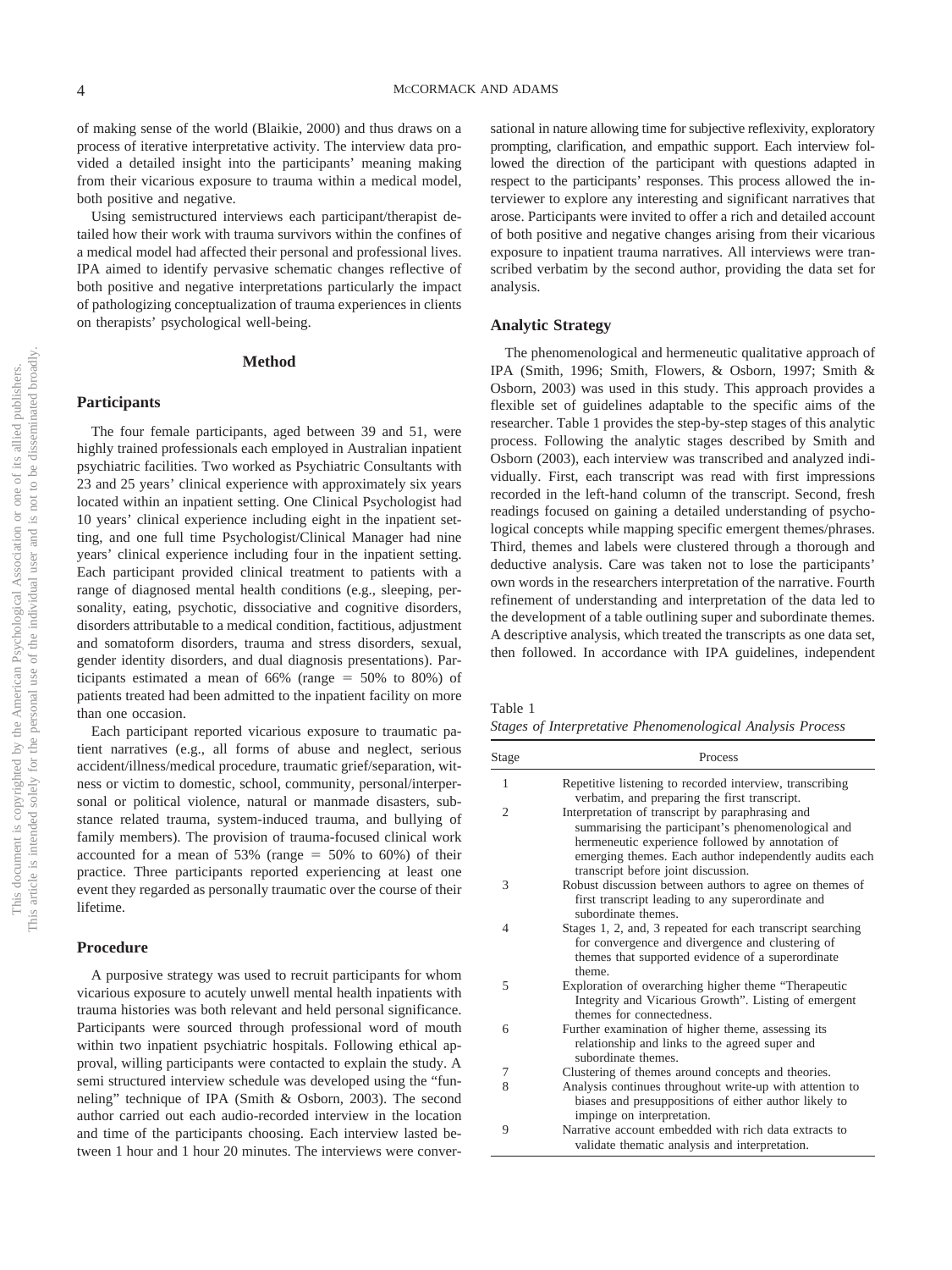analyses were conducted by the first and second authors before robust discussion occurred to concur on emerging themes and argue biases and preconceptions. Audit trails from both authors gave credibility to the analysis, which ensured that interpretations were grounded in the text (Glaser & Strauss, 1967).

IPA provides a method of exploring how individuals make sense of particular experiences within their personal and social world (Smith, 1996). It aims to capture the lived experience of the individual and how they assign meaning to particular life events. IPA proposes that individuals are the expert in their own lives and attempts to describe, rather than explain. As such, the researcher aims to capture the individual's inner lifeworld by giving freedom for the exploration of personal perceptions of unique events. This method requires an in-depth analysis of the data inclusive of interpretative activity as both participant and researcher are engaged in a shared process of interpretation and meaning making. The IPA method recognizes the parallel relationship between the participants' perception of meaning formation and identification and the researchers' attempts to make sense of such perceptions.

#### **Results**

One superordinate theme, *Therapeutic Integrity and Vicarious Growth*, overarched four subordinate themes: (a) *Severity, complexity, and repetition*; (b) *Personal distress and the medical model*; (c) *Intrapersonal confrontation*; and (d) *Growth* (see Table 2). The superordinate theme reflects the participants' sense of self-doubt, guilt, and failure as the participants tried to impose a medical model/diagnostic approach to complex psychosocial traumatic experiences. The participants described experiencing burnout and vicarious distress as if trying to force a square peg into a round hole. This collision between vicarious distress and sense of therapeutic incompetence motivated a personal search for therapeutic and personal integrity. Time and respect for professional experience encouraged redefining of 'self.' Intrapersonal honesty, altruism, and relational connectedness with patients allowed a metamorphosis of self-integrity recognized as paramount to psychological wellbeing and growth if they were to remain in this profession.

#### **Severity, Complexity, and Repetition**

This theme captures exposure to the complexity and severity of the patient population whose presentation, and clinically and emotionally "more challenging" narratives gave voice to horrific and sometimes prolonged traumatic experiences. Narratives detailing neglect and physical and sexual abuse were directly linked to the intensity of distress experienced by participants:

Table 2 *Overarching Superordinate Theme: Therapeutic Integrity and Vicarious Growth*

Subordinate themes

And the more traumatic the story the more tiring that is because you're trying to empathize and also understand and not look horrified. I think that's the other thing you're sort of trying to not sort of judge the patient.

Sensitive to their own vicarious responses, participants described flashbacks, nightmares, fatigue, intrusive thoughts, and avoidance coping similar to those reported by their patients. Intense feelings of anger, anxiety, and sadness were reported during patient engagement, and for days to years following. At times, horrific trauma narratives kept them struggling to maintain genuine empathy and support for their patients:

So then I get angry when I hear about what they've gone through in that moment or I get sad . . . it's been hard . . . I would have trouble staying present, I would have trouble staying connected, I would get tired.<sup>1</sup>

Insightful to their constant exposure within the acute inpatient environment, participants recognized the risk of entering a chronic state of traumatization and burnout. The repetitious and cyclical natural of transgenerational trauma weighed heavily on participants. They described disconnectedness and recognized a growing desensitization to the sheer volume of trauma, where an erosion of compassion to narratives of horror and disbelief crept in surreptitiously:

Well I don't know whether I'm desensitized to it or like I'm just chronically traumatized . . . So it's hard for me to say whether it's like locked and shelved like in a pathological sense or whether it's just a um . . . a desensitization in some sort of healthy sense that I'm more able, more able to rapidly assimilate that sort of stuff because of just chronic exposure.

The long-term effects of inpatient work were described as a "slow tainting" process, an emotional contamination akin to "dripping dye into water." Over time contamination impacted on schemas, negatively changing 'self' into a suspicious, doubting, and mistrusting individual experiencing nihilistic fears about the future of the human race:

There are a lot of negatives, it has eroded my trust in the human race, it sort of makes me fearful for my son as he grows up in this world about what people can do to each other . . . humans aren't great people . . . they're capable of doing pretty horrible things to each other.

#### **Personal Distress and the Medical Model**

Although the first theme captured distress through vicarious exposure to complex and severe inpatient presentations, what also emerged was frustration, distress, and a sense of threat to the participants' moral integrity. Working within a medical model embedded in first world psychopathological practices and subject to the dictates of categorization and prescriptive practices, bred self-doubt, guilt, and a sense of failure. Horrific stories, acute treatment timeframe, the artificial therapeutic relationship, and a diagnose-treat-discharge approach to patient care left the participants feeling de-skilled and complicit in their patients' distress. Limited by what they came to believe were artificial objectives they recognized that success as a return to an ideal state of being

<sup>•</sup> Severity, complexity, and repetition

<sup>•</sup> Personal distress and the medical model

<sup>•</sup> Intrapersonal confrontation

<sup>•</sup> Growth

 $1$  '...' indicates pause in speech.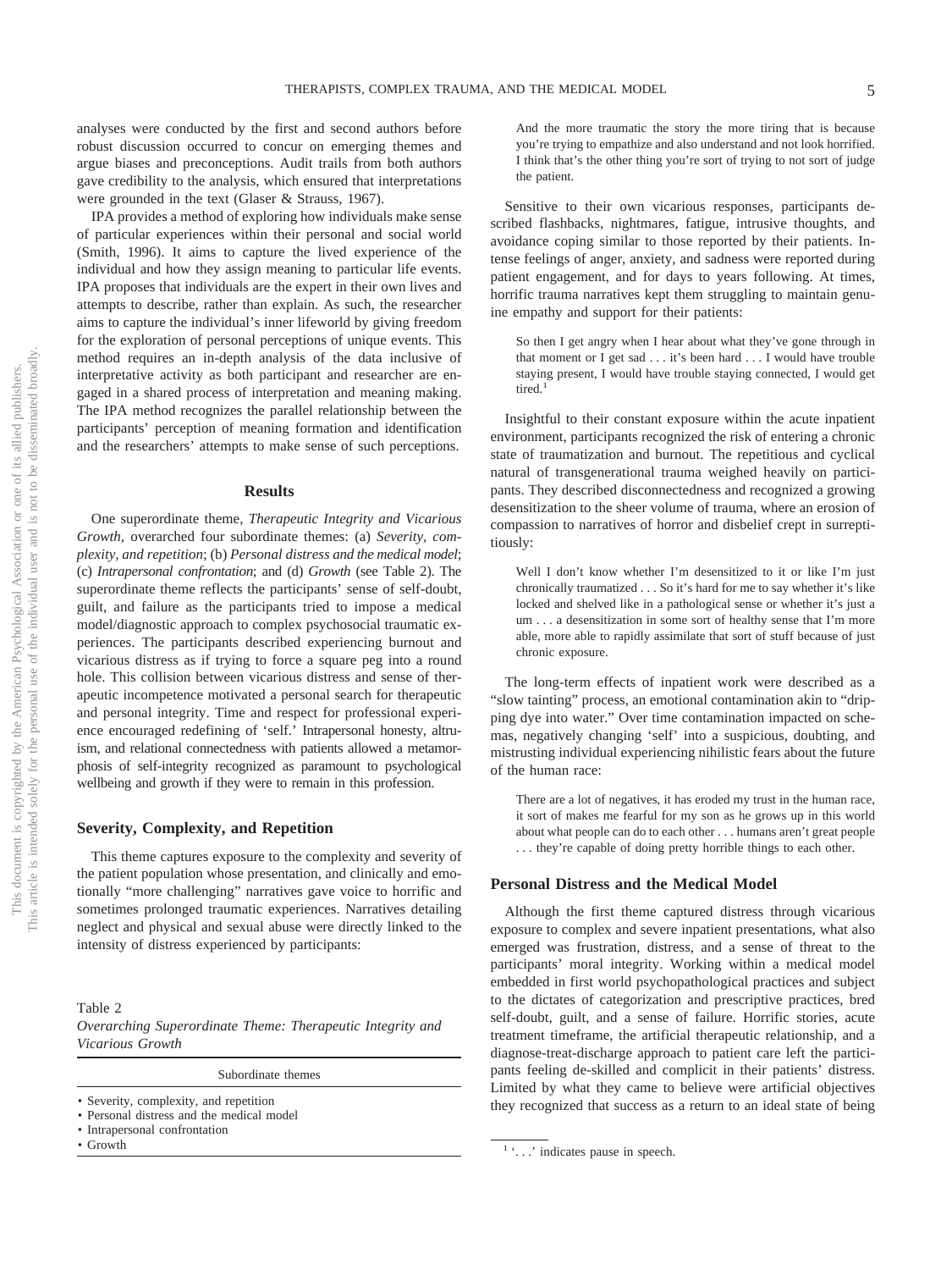was not realistic in respect to inpatient complex psychosocial trauma:

You know this trauma work takes years and years to work through.

Recognizing that objectives for success devalued and minimized their complex distress, they personalized failure and questioned their own capabilities. Self-doubt and guilt undermined their energies to provide long-term treatment:

You've got this person who was traumatized and gang raped from the age of 3 . . . do you really think your 10 hours you spent with them is going . . . you know what I mean . . . So it's also about having realistic expectations.

Time constraints within the acute inpatient setting created an internal struggle to negotiate the depth to which trauma narratives should be unpacked and explored, while simultaneously monitoring patient well-being:

Sometimes you will stop asking questions because you're not going to be there . . . how much do you ask because you're not going to be there to pick up the pieces.

The complexity and severity of patient's biopsychosocial factors and trauma histories represented a significant challenge for participants, necessitating a higher degree of clinical reflection and consideration. The constraint of working within an expert model of intervention which they grew to believe as inappropriate for complex narratives of suffering, brought conflict and self-blame for not alleviating the suffering:

As a consultant you sort of feel that the buck stops with you.

Limited therapeutic success meant that clinical reflection quickly turned to self-doubt and questioning of their role in the patient's lack of progress. Organizationally positioned as 'experts' at the top of the medical model hierarchy of authority, responsibility triggered anxious accountability, intense pressure and burden, and self-doubt. A tentative balancing of the expert role and self-doubt led to cyclical self-questioning of clinical ability and judgment of therapeutic success:

They're more challenging and you know there are times where I think am I doing the right thing by this person. Am I missing something, am I you know, um . . . not fully treating them.

Self-doubt and guilt flourished as participants described organizational pressure to discharge patients before observation of significant improvements in mood, circumstance, or patient specified readiness to leave. They questioned their therapeutic integrity, fearing for patient wellbeing following discharge:

You know there's a risk that they might self-harm, um . . . or commit suicide I guess. And um ... and that you're, you know you're discharging someone who is distressed.

A lack of one-on-one therapeutic contact and acute hospitalization often hindered the development of the successful relational connection in the inpatient environment. The presence of a multidisciplinary team in psychiatric consults fostered a limited, unnatural empathic therapeutic relationship between patient and psychiatrist:

The other thing that is kind of difficult is you know seeing a patient when there's two other people in the room. So the nurse and the, the CMO. Um because then it's kind of observed, you have a completely different relationship with the patient.

An internal struggle arose between pressure to adhere to the medical model approach for timely discharge, and a desire to prolong patient hospitalization to facilitate and witness therapeutic success:

The difficulty is how to kind of . . . get them to discharge . . . So say people who are personality disordered they don't feel much better, they think they should stay longer . . . how do you kind of negotiate with them. Listen to what they are saying and yet still saying it's time to go kind of thing.

Distress and a struggle to maintain an altruistic commitment to caring became obvious collieries of the futility and disillusion experienced when working within the medical model:

You're just one person trying to make an indent on that and you're probably not going to make a difference as an inpatient psychiatrist.

Externally driven by the medical models idealized "fix" it approach within a given time and budget approach to patient care, festered a sense of futility and failure in making significant positive change. Their disappointment and sense of ineffectiveness grew pervasively with limited opportunities for therapeutic success within the inpatient model:

All you're doing really is bandaging the situation rather than having any long term sort of impact.

#### **Intrapersonal Confrontation**

This theme highlights how feelings of incompetency, disillusionment, and high levels of distress forced internal discourse that admitted diminished therapeutic integrity. In a search for authenticity former aspects of self; honesty, altruism, and relational connection with patients were recognized as conduits to complex trauma care. Over time, they consciously questioned the restrictions of working strictly within a medical model of therapeutic discourse with complex trauma and endorsed a freedom to engage with the relational connection, particularly the formation of a deep therapeutic relationship with their patients:

Sometimes the biggest impact is when you really connect in a particular moment um . . . and there's been a shift then in the therapy.

Considering their own fear of consolidating victimhood status on their clients through the restrictions of inpatient and medical model approach to care, the relational connection, and not medication, was recognized as the important element in cultivating client change in psychotherapy. They mused on the hidden dynamics within a restrictive and one size fits all therapeutic approach in maintaining the narrative of victimhood. Personal strength to follow their professional and personal insightfulness led them to alter their therapeutic approach to patient interaction and treatment within the inpatient system:

Drugs won't fix it for her . . . it's the therapy. It's the containment of therapy that's going to be helpful.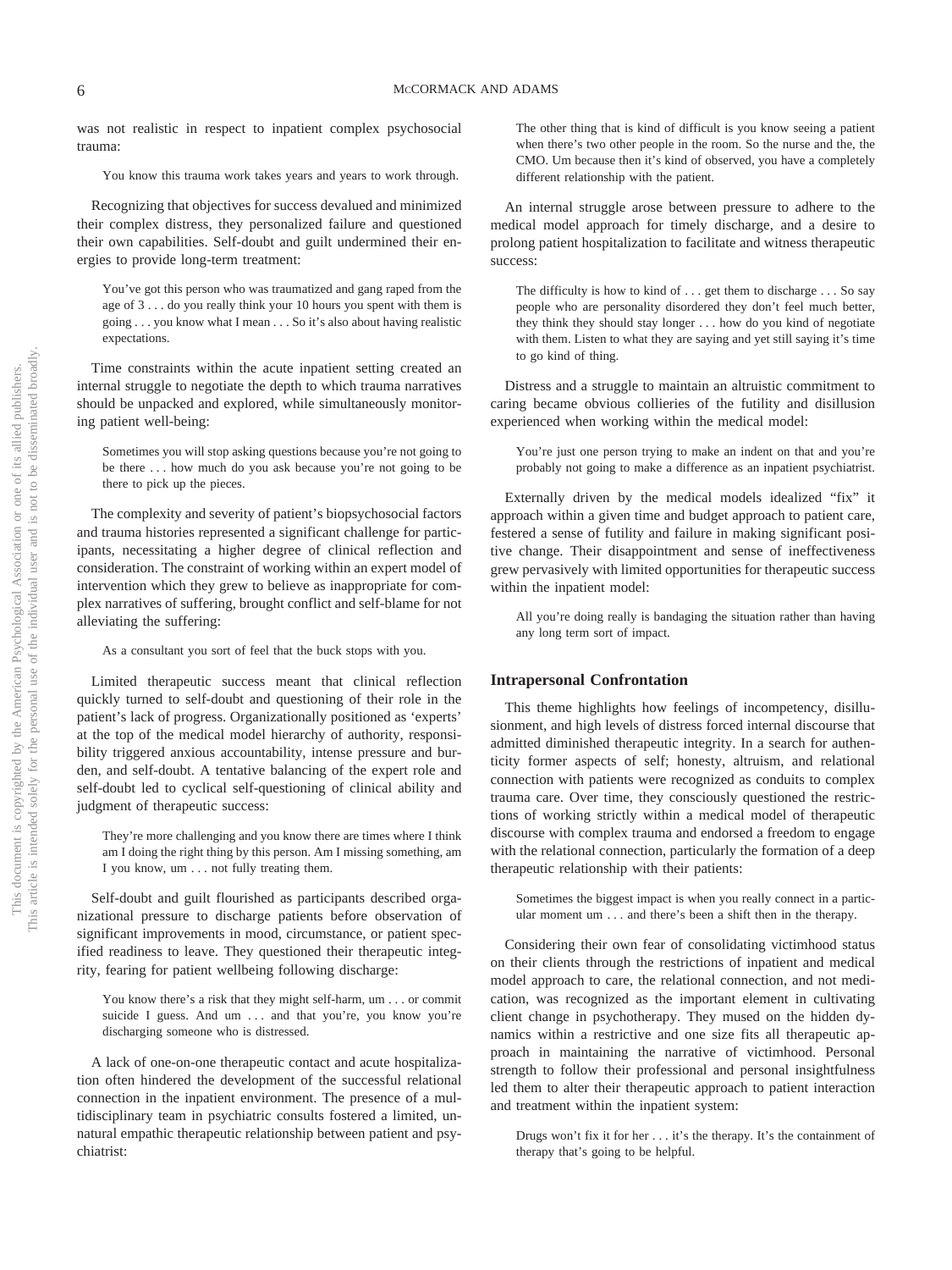No longer solely concerned with pharmacological treatments, categorization, or ideals of success, they prioritized a holistic approach to treatment that recognized the intrinsic strengths of their patients and the complexity of their presentations:

I think over time like I'm probably far less medically oriented. I think there's a place for medicine but I also think . . . like psychotherapy is really important in that healing process. I don't think drugs can heal people's relationships.

Challenging the relational connection stimulated acceptance of the all-encompassing nature of trauma-focused work, and an altruistically motivated investment of the therapist's physical and emotional self. Participants redefined therapeutic integrity through a strong altruistic identity, one committed to assisting those in need despite risk or cost to self:

To be able to do that and not have an emotional response where you might perhaps become someone who starts to numb themselves and I don't want to do that, that's not who I want to be, that's not the sort of therapist I want to be.

The potential to engage in avoidance coping strategies when listening to patients "awful," "horrendous," and "horrific" narratives of distress was put aside as the importance of the relational connection and a desire to act altruistically were prioritized above risk of personal threat. Through challenging their sense of altruism, participants developed a renewed sense of advocacy on behalf of their patients despite personal risk of social or professional isolation:

I have an obligation in some ways . . . to say actually you know, no that's not actually what it's about and explain . . . You're advocating but you're also putting yourself out there.

By redefining their therapeutic integrity, participants challenged their sense of honesty regarding their role and professional limitations within a flawed inpatient system. Participants spoke of aspiring to "share" the patient's journey, rather than directing the journey from the role of 'expert.' Honestly rejecting the role of 'expert' and organizational expectations that they "have all the answers" facilitated acceptance of self-doubt and cultivated equality through which genuine patient change could occur:

You notice that the clients are different . . . how they respond to you when you're not trying to be technically perfect . . . or when you're not trying to be the expert . . . you know I think that's . . . that's a mistake we all make this idea that we have to be the expert all the time . . . and . . . and that's not what they're looking for . . . you can get that out of a book.

#### **Growth**

This theme highlights the emergence of a newly defined self out of vicarious exposure to complex trauma narratives through compassion, empathy, and self-respect. Redefining therapeutic integrity through the relational connection facilitated opportunities to use this distress for growth:

If this is what happens for me when I just heard the story what must it be like for the person to have experienced it. Hence that high level of compassion . . . I have a lot of respect . . . because how can you not when you hear what they've actually gone through.

Recognition of the strength and courage of their patients who willingly expose themselves to trauma work cultivated growthful humility. Humbled by their vicarious exposure, participants appreciated with renewed self-awareness and honesty the value of their own virtues and the value of the relational connection:

There's something about someone just sitting across from you in all their pain and all their, with all their guards down, talking through this horrendous things that's happened for them. Um, and trusting you, um, enough to go there. It's kind of . . . it's kind of humbling I think.

Gratefulness and an appreciation for their own lives flourished through their humility as they neither judged their patients, nor themselves. Through this renewed sense of morality, domains of tolerance, open-mindedness, and forgiveness facilitated a greater appreciation for their own lives,

It makes you appreciate your life and appreciate where you're at.

Moreover, redefining themselves according to these sharpened values positively altered how participants sought to approach and interact with the world around them:

I think I live in the moment more. I think I realized you know, through that work that . . . because there are certain random things that I have no control over I don't want to miss out on the days where those things haven't happened.

Through a sense of personal growth and redefinition of therapeutic integrity, participants accepted that there are no instant results in their work. This acceptance freed them from selfimposed expectations and self-doubt to search for and appreciate the witnessing of small patient successes despite the restrictions of an inpatient medical model:

I think its small gains . . . where you see, the occasional resilient person that's got through and made the best of what they've got and they've done really well and that, it's like that's worth three of the others.

#### **Discussion**

This study highlights the risks to psychological wellbeing in therapists working with complex trauma in an inpatient setting when confined within a medical model framework of mental health intervention. Similarly, it provides insight into growth from vicarious exposure to trauma when authenticity allows relational connectedness, honesty, and altruism to dictate therapeutic integrity. It also demonstrates how qualitative approaches such as IPA (Smith, 1996) can make an invaluable contribution to research through exposing subjective interpretations of previously untapped phenomena. In particular, exploring the 'lived' experience of vicarious exposure to trauma in these therapists highlighted the positive and negative impact of such work, and how therapists make sense of the different models of intervention for wellbeing. These findings can direct future nomothetic research hypotheses.

The participants of this study experienced significant psychological distress as they struggled to maintain genuine empathy, support, and compassion in the face of chronic exposure to uniquely complex and severe inpatient presentations. Reports of vicarious distress are hardly surprising given the growing body of research describing negative outcomes in therapists following vi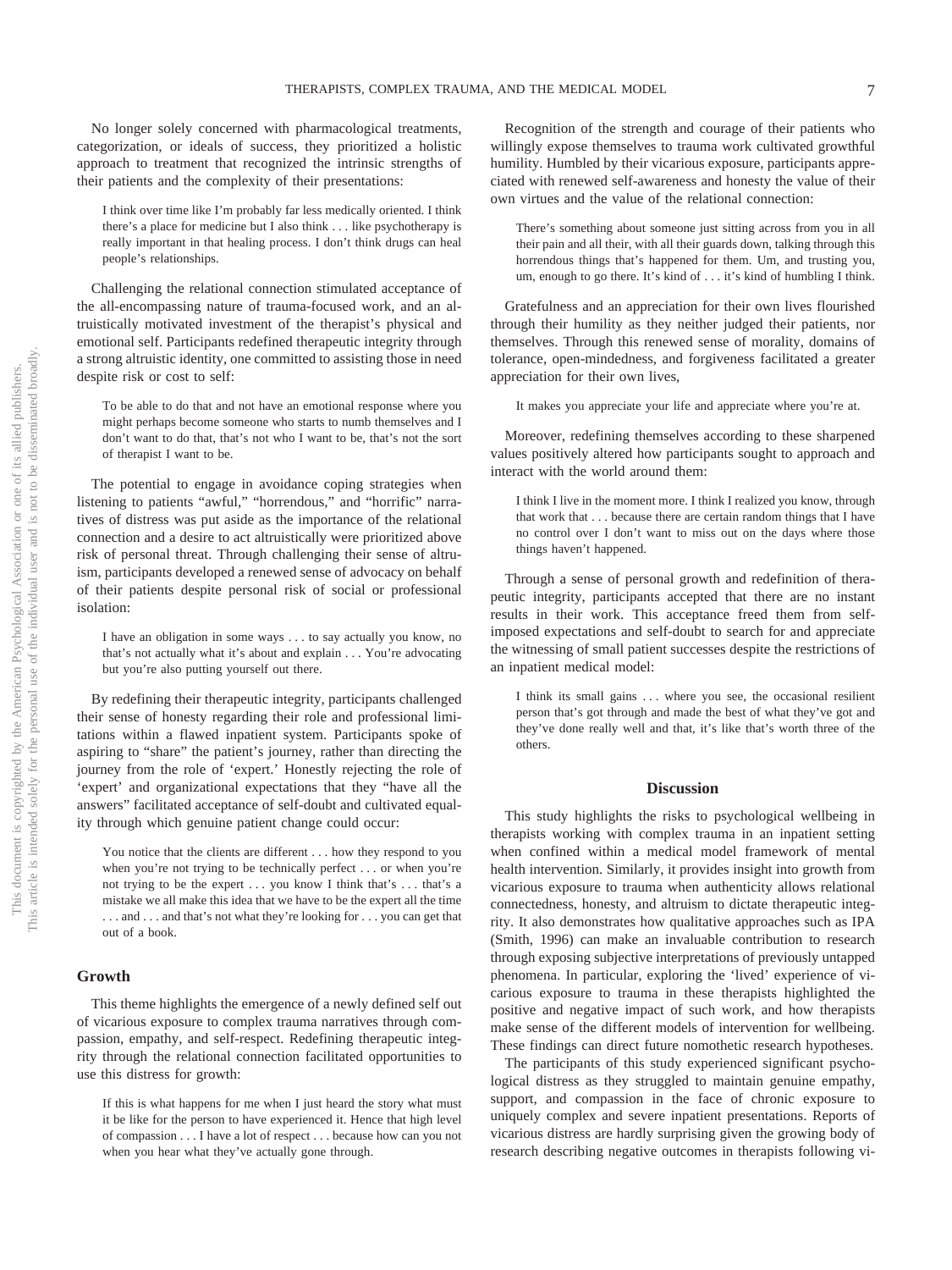carious exposure to client trauma narratives (see Arnold et al., 2005). However, what is noteworthy and unique to this study are the participants 'lived' experiences of frustration and distress arising through exposure to complex trauma within the constraints of a first world medical model of therapeutic intervention.

The current exploration of vicarious trauma exposure in the inpatient setting highlighted two new findings. First, accounts suggested participants used perceived limitations of the medical model to redefine therapeutic integrity through altruism, the relational connection, and honesty. Second, through this therapeutic redefinition participants came to experience positive changes reflective of increases in compassion, empathy, gratitude, and humility.

The significance of these findings is threefold. First, they suggest a medical model approach to complex psychological intervention may generate detrimental consequences for therapist wellbeing within the inpatient system. Second, they extend the conceptualization of positive and negative sequelae in therapists working with trauma survivors to an additional inpatient therapeutic setting and client population. Last, they highlight an alternate pathway to vicarious posttraumatic growth by reconnecting with self-integrity and redefining therapeutic identity.

Research and practice of psychotherapy continues to be heavily influenced by the medical model, particularly within the inpatient setting (Bohart & Tallman, 1999). Limited by the aims and objectives embedded within this framework participants perceived a deep-seated responsibility to "fix" their patients. Moreover, a pressure to adhere to the dictates of evidence-based practice through a categorical focus on negative intervention within acute treatment timeframes bred self-doubt, guilt, and a sense of failure. Participants were left feeling deskilled and complicit in their patient's distress as they attempted to conform to a culture of dichotomizing psychotherapeutic interventions which focus primarily on the alleviation of suffering and distress (Joseph & Linley, 2006).

Although seemingly valuable, this dichotomy further serves to focus research and practice on the alleviation of negative symptomology to the exclusion of promoting positive well-being. Pressure and therapeutic constraint to adhere to this dichotomy, while simultaneously recognizing the limitations to "fixing" patients within this model, cultivated a sense of futility, failure, and disappointment. Participants came to reflect on the medical model's failure to consider their therapeutic practice, and the therapeutic relationship as an interpersonal process characterized by unconditional regard, empathy, compassion, and therapist congruence.

Spurned by such limitations and their own ensuing distress, participants redefined their therapeutic integrity within the medical model by challenging their sense of honesty, altruism, and the relational connection. Participants sought to honestly accept, understand, and connect with their patients by engaging with, and prioritizing the nontechnical aspects of therapeutic work (e.g., relationships, meanings, values). Such factors contrast the technological paradigm underlying the medical model which although has not ignored these aspects, has kept them as secondary concerns. Importantly in this study, it was through a growing rejection of the medical model, and an embracing of a more person-centered therapeutic approach that participants came to experience personal growth through domains of compassion, empathy, gratitude, and humility.

#### **Limitations**

This qualitative study is not without limitations. Phenomenological investigations provide an alternate approach to positivist methods by providing an understanding of individual subjective distress. However, unlike nomothetic studies we are unable to generalize findings, nor infer cause and effect. Although generalizing the experiences of these participants would be inappropriate, our results suggest the negative impact, and the positive benefits to self-integrity when working with complex trauma in an inpatient settings governed by the medical model are important findings of this study.

As an interpretive process, the data are open to the natural biases and presuppositions of the researchers. Both the first and second authors have had exposure to client and inpatient narratives of trauma through their clinical experiences. Every attempt has been made to externalize the researchers' subjective interpretations and biases through robust discussion, shared input, independent audits, and clear audit trails.

As the data for this study came from females only, future studies might consider the responses of males to such work. This is particularly of interest and may lend insight into a minority group within many areas of mental health services.

#### **Conclusions**

Overall, this study offers a unique insight into how an individual therapist might redefine their own vicarious exposure to trauma as personal and psychological growth. It opens the 'black-box' of interpersonal relationships within a therapist/client context highlighting the potential for both vicarious trauma and psychological growth. As such it adds to earlier findings where personal benefits and positive changes can arise through vicarious exposure in therapists (Arnold et al., 2005; Brady et al., 1999; Linley, Joseph, & Loumidis, 2005; Pearlman & Saakvitne, 1995; Schauben & Frazier, 1995). Similar to recent studies with wives of veterans (Dekel & Solomon, 2007; McCormack et al., 2011) and Humanitarian Aid Personnel (McCormack & Joseph, 2013), it recognizes that therapists in their role of caring are equally susceptible to their own mental health concerns. Importantly, this study raises awareness of the individual therapist's struggle with self-identity and integrity, when constrained by their position within a hierarchical medical model. Social psychologists have provided insight into the defining and redefining of individual identity when roles in society, group membership, and personal characteristics collide (Heise & MacKinnon, 2010; Burke, & Stets, 2009). Without professional organizational support, therapists within inpatient settings may be at risk of poor self-actualization and chronic psychopathology as they struggle to make sense of their distress from vicarious traumatic exposure, and marry their personal and professional identities.

Nevertheless, this study also provides hope, that with time, therapeutic integrity can challenge personal vicarious distress and organizational/professional constraints, through renewed altruism, the relational connection, and honesty. Compassion, gratitude, and humility also appeared to facilitate wellbeing and psychological growth, domains of growth only recently recognized in the literature (see Joseph, 2012). Therefore, with reflective insight and organizational support, exposure to trauma in the course of the working life has the potential to positively, as well as negatively,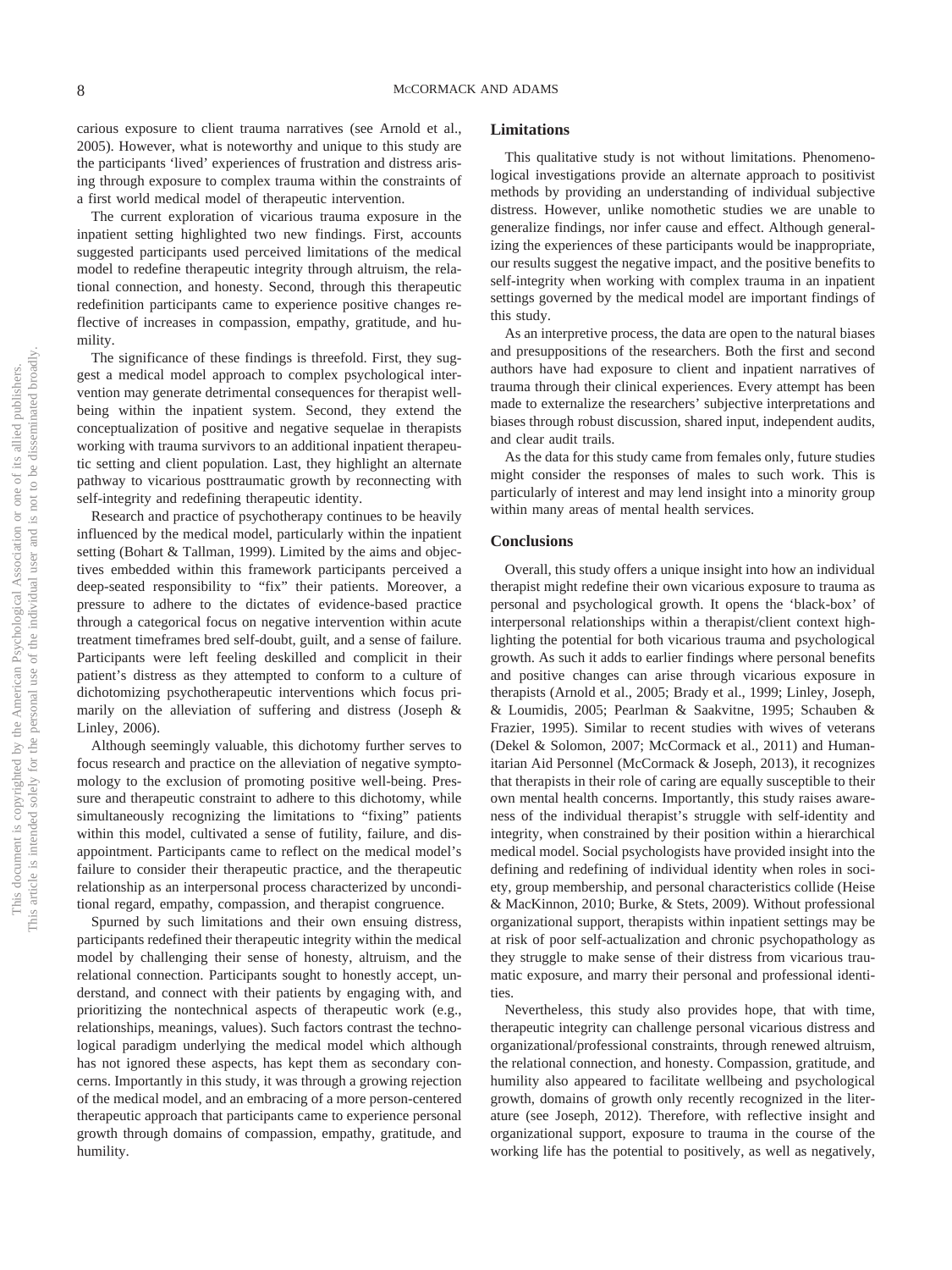transform the therapist's inner world, inclusive of schemas, beliefs, and values, leading to lasting psychological and emotional change (Figley & Stamm, 1996; Pearlman & Saakvitne, 1995).

These findings highlight the potential benefits of a reciprocal relational approach to psychological intervention for therapist well-being within the inpatient system. Additional research may seek to further capture the impact that working within the medical model has on therapists and care professionals while detailing how a medicalized framework may impede or facilitate opportunities for personal growth following adversity. Notably, limitations to therapeutic success within the medical model significantly contributed to therapist distress and well-being. Importantly, it would seem that vulnerable individuals, often seen as experts within the medical model, may not readily seek support, and employing organizations may not provide the necessary supportive framework for nurturing growth in their staff. With greater awareness, distressed therapists working within the medical model of care, exposed to others' traumatic history, may find greater professional autonomy for building relational strengths within therapy, contributing to wellbeing in both therapist and client.

#### **References**

- Ackerley, G. D., Burnell, J., Holder, D. C., & Kurdek, L. A. (1988). Burnout among licensed psychologists. *Professional Psychology: Research and Practice, 19,* 624 – 631. http://dx.doi.org/10.1037/0735-7028 .19.6.624
- Adams, R. E., Figley, C. R., & Boscarino, J. A. (2008). The compassion fatigue scale: Its use with social workers following urban disaster. *Research on Social Work Practice, 18,* 238 –250. http://dx.doi.org/10.1177/ 1049731507310190
- Adams, S. A., & Riggs, S. A. (2008). An exploratory study of vicarious trauma among therapist trainees. *Training and Education in Professional Psychology, 2,* 26 –34. http://dx.doi.org/10.1037/1931-3918.2 .1.26
- Arnold, D., Calhoun, L. G., Tedeschi, R., & Cann, A. (2005). Vicarious posttraumatic growth in psychotherapy. *Journal of Humanistic Psychology, 45,* 239 –263. http://dx.doi.org/10.1177/0022167805274729
- Benatar, M. (2000). A qualitative study of the effect of a history of childhood sexual abuse on therapists who treat survivors of sexual abuse. *Journal of Trauma & Dissociation, 1,* 9 –28. http://dx.doi.org/10.1300/ J229v01n03\_02
- Blaikie, N. (2000). *Designing social research* (1st ed.). Cambridge, UK: Polity Press.
- Bohart, A. C., & Tallman, K. (1999). *How clients make therapy work: The process of active self-healing*. Washington, DC: American Psychological Association. http://dx.doi.org/10.1037/10323-000
- Bracken, P., Thomas, P., Timimi, S., Asen, E., Behr, G., Beuster, C., ... Yeomans, D. (2012). Psychiatry beyond the current paradigm. *The British Journal of Psychiatry, 201,* 430 – 434. http://dx.doi.org/10.1192/ bjp.bp.112.109447
- Brady, J. L., Guy, J. D., Poelstra, P. L., & Brokaw, B. F. (1999). Vicarious traumatization, spirituality, and the treatment of sexual abuse survivors: A national survey of women psychotherapists. *Professional Psychology: Research and Practice, 30,* 386 –393. http://dx.doi.org/10.1037/0735- 7028.30.4.386
- Brockhouse, R., Msetfi, R. M., Cohen, K., & Joseph, S. (2011). Vicarious exposure to trauma and growth in therapists: The moderating effects of sense of coherence, organizational support, and empathy. *Journal of Traumatic Stress, 24,* 735–742. http://dx.doi.org/10.1002/jts.20704
- Burke, P. J., & Stets, J. E. (2009). *Identity theory*. New York, NY: Oxford University Press. http://dx.doi.org/10.1093/acprof:oso/9780195388275 .001.0001
- Chen, L. P., Murad, M. H., Paras, M. L., Colbenson, K. M., Sattler, A. L., Goranson, E. N.,... Zirakzadeh, A. (2010). Sexual abuse and lifetime diagnosis of psychiatric disorders: Systematic review and meta-analysis. *Mayo Clinic Proceedings, 85,* 618 – 629. http://dx.doi.org/10.4065/mcp .2009.0583
- Coster, J. S., & Schwebel, M. (1997). Well-functioning in professional psychologists. *Professional Psychology: Research and Practice, 28,* 5–13. http://dx.doi.org/10.1037/0735-7028.28.1.5
- Dekel, R., & Solomon, Z. (2007). Posttraumatic distress and growth among wives of prisoners of war: The contribution of husbands' posttraumatic stress disorder and wives' own attachments. *American Journal of Orthopsychiatry, 77,* 419 – 426. http://dx.doi.org/10.1037/0002-9432.77.3 .419
- Dlugos, R. F., & Friedlander, M. L. (2001). Passionately committed psychotherapists: A qualitative study of their experiences. *Professional Psychology: Research and Practice, 32,* 298 –304. http://dx.doi.org/ 10.1037/0735-7028.32.3.298
- Durkin, J., & Joseph, S. (2009). Growth following adversity and its relation with subjective well-being and psychological well-being. *Journal of Loss and Trauma, 14,* 228 –234. http://dx.doi.org/10.1080/ 15325020802540561
- Edwards, V. J., Holden, G. W., Felitti, V. J., & Anda, R. F. (2003). Relationship between multiple forms of childhood maltreatment and adult mental health in community respondents: Results from the adverse childhood experiences study. *The American Journal of Psychiatry, 160,* 1453–1460. http://dx.doi.org/10.1176/appi.ajp.160.8.1453
- Elkins, D. N. (2009). The medical model in psychotherapy: Its limitations and failures. *Journal of Humanistic Psychology, 49,* 66 – 84. http://dx .doi.org/10.1177/0022167807307901
- Elliott, D. M., & Guy, J. D. (1993). Mental health professionals versus non-mental health professionals: Childhood trauma and adult functioning. *Professional Psychology: Research and Practice, 24,* 83–90. http:// dx.doi.org/10.1037/0735-7028.24.1.83
- Figley, C. R. (1982). Traumatization and comfort: Close relationships may be hazardous to your health. Keynote presentation, Families and close relationships: Individuals in social interaction. Conference held at the Texas Tech University, Lubbock.
- Figley, C. R. (1998). *Burnout in families: The systemic costs of caring*. Boca Raton, FL: CRS Press.
- Figley, C. R. (Ed.), (1995). *Compassion fatigue: Coping with secondary traumatic stress disorder in those who treat the traumatized*. New York, NY: Brunner/Mazel.
- Figley, C. R., & Stamm, B. H. (1996). Psychometric review of Compassion Fatigue Self-Test. In B. H. Stamm (Ed.), *Measurement of stress, trauma, and adaptation* (pp. 127–130). Lutherville, MD: Sidran Press.
- Follette, V. M., Polusney, M. M., & Milbeck, K. (1994). Mental health and law enforcement professionals: Trauma history, psychological symptoms, and impact of providing services to child sexual abuse survivors. *Professional Psychology: Research and Practice, 25,* 275–282. http:// dx.doi.org/10.1037/0735-7028.25.3.275
- Gamble, S. J., Pearlman, L. A., Lucca, A. M., & Allen, G. J. (October 29, 1994). *Vicarious traumatization and burnout in Connecticut psychologists: Empirical findings*. Paper presented at the annual meeting of the Connecticut Psychological Association, Waterbury, CT.
- Glaser, B. G., & Strauss, A. L. (1967). *The discovery of grounded theory: Strategies for qualitative research*. New York, NY: Aldine Publishing Company.
- Gold, J. H., & Nemiah, J. C. (1993). *Beyond transference: When the therapist's real life intrudes*. Washington, DC: American University Press.
- Heise, D. R., & MacKinnon, N. J. (2010). *Self, identity, and social institutions*. New York, NY: Palgrave Macmillan. http://dx.doi.org/ 10.1057/9780230108493
- Herman, J. L. (1992). *Trauma and recovery*. London, UK: Pandora.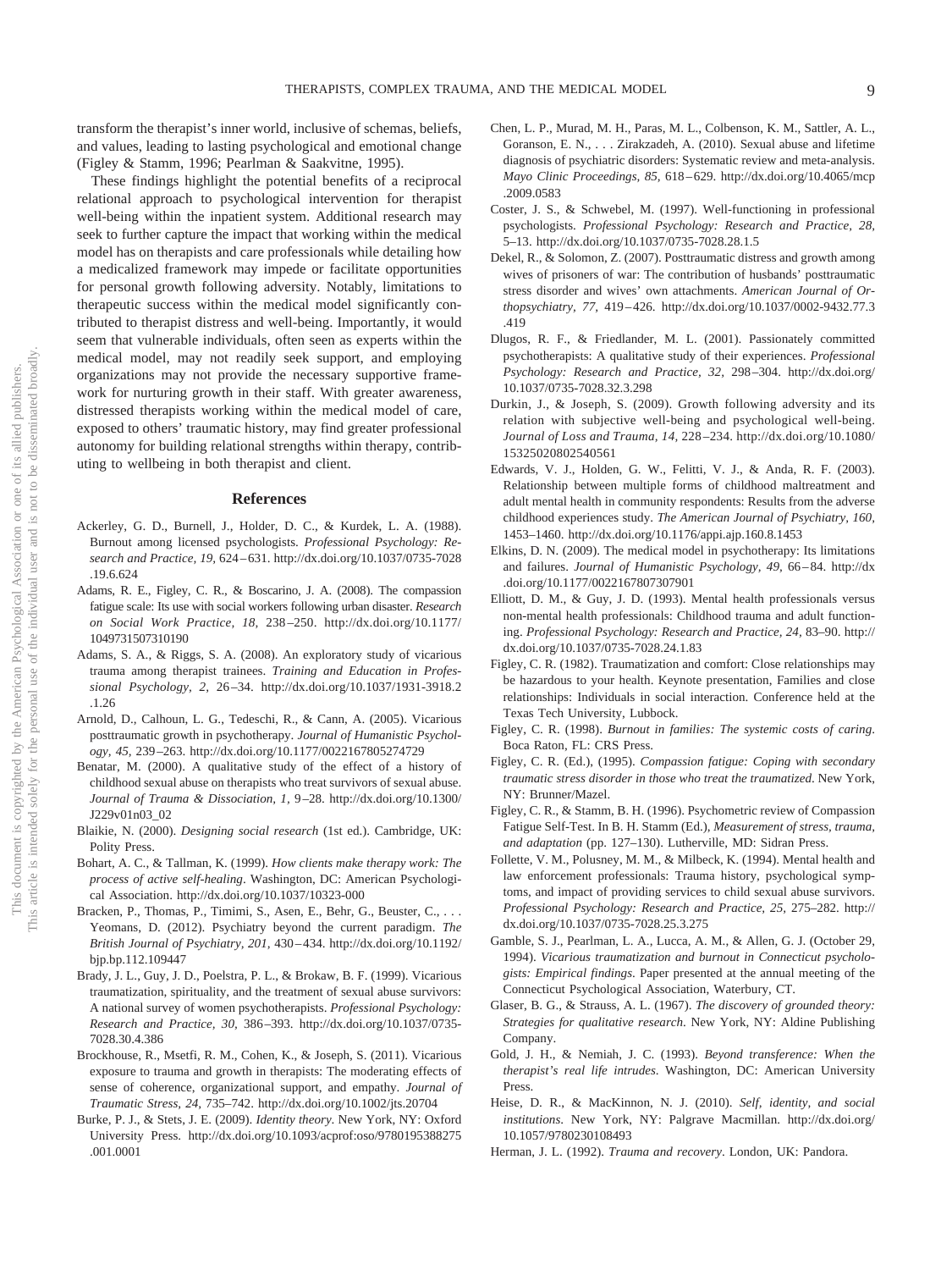- Iliffe, G., & Steed, L. G. (2000). Exploring the counsellor's experience of working with perpetrators and survivors of domestic violence. *Journal of Interpersonal Violence, 15,* 393– 412. http://dx.doi.org/10.1177/ 088626000015004004
- Joseph, S. (2012). *What doesn't kill us: The new psychology of posttraumatic growth*. London, UK: Piatkus Little, Brown.
- Joseph, S., & Linley, P. A. (2005). Positive adjustment to threatening events: An organismic valuing theory of growth through adversity. *Review of General Psychology, 9,* 262–280. http://dx.doi.org/10.1037/ 1089-2680.9.3.262
- Joseph, S., & Linley, P. A. (2006). Comment: Positive psychology versus the medical model? *American Psychologist, 61,* 332–333. http://dx.doi .org/10.1037/0003-066X.60.4.332
- Kadambi, M. A., & Truscott, D. (2004). Vicarious trauma among therapists working with sexual violence, cancer, and general practice. *Canadian Journal of Counselling, 38,* 260 –276.
- Keyes, C. L. M., Shmotkin, D., & Ryff, C. D. (2002). Optimizing wellbeing: The empirical encounter of two traditions. *Journal of Personality and Social Psychology, 82,* 1007–1022. http://dx.doi.org/10.1037/0022- 3514.82.6.1007
- Levin, A. P., & Greisberg, S. (2003). Vicarious trauma in attorneys. *Pace Law Review, 24,* 245–252.
- Linley, P. A., & Joseph, S. (2004). Positive change following trauma and adversity: A review. *Journal of Traumatic Stress, 17,* 11–21. http://dx .doi.org/10.1023/B:JOTS.0000014671.27856.7e
- Linley, P. A., & Joseph, S. (2006). The positive and negative effects of disaster work: A preliminary investigation. *Journal of Loss and Trauma: International Perspectives on Stress & Coping, 11,* 229 –245. http://dx .doi.org/10.1080/15325020500494186
- Linley, P. A., & Joseph, S. (2007). Therapy work and therapist's positive and negative well-being. *Journal of Social and Clinical Psychology, 26,* 385– 403. http://dx.doi.org/10.1521/jscp.2007.26.3.385
- Linley, P. A., Joseph, S., Cooper, R., Harris, S., & Meyer, C. (2003). Positive and negative changes following vicarious exposure to the September 11 terrorist attacks. *Journal of Traumatic Stress*, 16, 481-485. http://dx.doi.org/10.1023/A:1025710528209
- Linley, P. A., Joseph, S., & Loumidis, K. (2005). Trauma work, sense of coherence, and positive and negative changes in therapists. *Psychotherapy and Psychosomatics, 74,* 185–188. http://dx.doi.org/10.1159/ 000084004
- Maslach, C., & Jackson, S. E. (1982). Burnout in health professions: A social psychological analysis. In G. Sansers & J. Suls (Eds.), *Social psychology and health illness* (pp. 227–251). Hillsdale, NJ: Erlbaum.
- McCann, L., & Pearlman, L. A. (1990). Vicarious traumatization: A framework for understanding the psychological effects of working with victims. *Journal of Traumatic Stress, 3,* 131–149. http://dx.doi.org/ 10.1007/BF00975140
- McCormack, L., Hagger, M., & Joseph, S. (2011). Vicarious growth in wives of Vietnam veterans: A phenomenological investigation into decades of 'lived' experience. *Journal of Humanistic Psychology, 51,* 273–290. http://dx.doi.org/10.1177/0022167810377506
- McCormack, L., & Joseph, S. (2013). Psychological growth in humanitarian aid personnel: Reintegrating with family and community following exposure to war and genocide. *Community, Work, & Family, 16,* 147– 163. http://dx.doi.org/10.1080/13668803.2012.735478
- McCormack, L., & Sly, R. (2013). Distress and growth: The subjective 'lived' experiences of being the child of a Vietnam veteran. *Traumatology, 19,* 303–312. http://dx.doi.org/10.1177/1534765613481855
- McCready, K. F. (1986). The medical metaphor: A better model? *Community, Work & Family, 16*(2), 147–163.
- Neumann, D. A., & Gamble, S. J. (1995). Issues in the professional development of psychotherapists: Countertransference and vicarious traumatization in the new trauma therapist. *Psychotherapy: Theory,*

*Research, Practice, Training, 32,* 341–347. http://dx.doi.org/10.1037/ 0033-3204.32.2.341

- Ortlepp, K., & Friedman, M. (2002). Prevalence and correlates of secondary traumatic stress in workplace lay trauma counselors. *Journal of Traumatic Stress, 15,* 213–222. http://dx.doi.org/10.1023/A:1015203327767
- Pearlman, L. A., & Mac Ian, P. S. (1995). Vicarious traumatization: An empirical study of the effects of trauma work on trauma therapists. *Professional Psychology: Research and Practice, 26,* 558 –565. http:// dx.doi.org/10.1037/0735-7028.26.6.558
- Pearlman, L. A., & Saakvitne, K. W. (1995). *Trauma and the therapist: Countertransference and vicarious traumatization in psychotherapy with incest survivors*. London, UK: Norton.
- Raquepaw, J. M., & Miller, R. S. (1989). Psychotherapist burnout: A componential analysis. *Professional Psychology: Research and Practice, 20,* 32–36. http://dx.doi.org/10.1037/0735-7028.20.1.32
- Ryff, C. D. (1989). Happiness is everything, or is it? Explorations on the meaning of psychological well-being. *Journal of Personality and Social Psychology, 57,* 1069 –1081. http://dx.doi.org/10.1037/0022-3514.57.6 .1069
- Ryff, C. D., & Singer, B. (1996). Psychological well-being: Meaning, measurement, and implications for psychotherapy research. *Psychotherapy and Psychosomatics, 65,* 14 –23. http://dx.doi.org/10.1159/ 000289026
- Saakvitne, K. W., Pearlman, L. A., & the Staff of the Traumatic Stress Institute. (1996). *Transforming the Pain: A work book on vicarious traumatization*. New York: W.W. Norton.
- Sabin-Farrell, R., & Turpin, G. (2003). Vicarious traumatization: Implications for the mental health of health workers? *Clinical Psychology Review*, *23,* 449 – 480. http://dx.doi.org/10.1016/S0272-7358(03)00030-8
- Schauben, L. J., & Frazier, P. A. (1995). Vicarious trauma: The effects on female counsellors of working with sexual violence survivors. *Psychology of Women Quarterly, 19,* 49 – 64. http://dx.doi.org/10.1111/j.1471- 6402.1995.tb00278.x
- Seligman, M. E., & Csikszentmihalyi, M. (2000). Positive psychology. An introduction. *American Psychologist, 55,* 5–14. http://dx.doi.org/10 .1037/0003-066X.55.1.5
- Smith, J. (1996). Beyond the divide between cognitive and discourse: Using interpretative phenomenological analysis in health psychology. *Psychology & Health, 11,* 261–271. http://dx.doi.org/10.1080/ 08870449608400256
- Smith, J. A., Flowers, P., & Osborn, M. (1997). Interpretative phenomenological analysis and the psychology of health and illness. In L. Yardley (Ed.), *Material discourses of health and illness* (pp. 68-91). London, UK: Routledge Publications.
- Smith, J. A., & Osborn, M. (2003). Interpretative phenomenological analysis. In J. A. Smith (Ed.), *Qualitative psychology*. London, UK: Sage.
- Spinelli, P. T. (2011). *Psychiatric nurses and vicarious trauma: A phenomenological study* (Doctoral dissertation). Retrieved from Dissertations and Theses database. (UMI 3481364).
- Splevins, K. A., Cohen, K., Joseph, S., Murray, C., & Bowley, J. (2010). Vicarious posttraumatic growth among interpreters. *Qualitative Health Research, 20,* 1705–1716. http://dx.doi.org/10.1177/1049732310377457
- Stamm, B. H. (1995). *Secondary traumatic stress: Self-care issues for clinicians, researchers, and educators*. Lutherville, MD: Sidran Press.
- Stamm, B. H. (2010). *The concise ProQOL manual* (2nd ed.). Pocatello, ID: ProQOL. org.
- Steed, L. G., & Downing, R. (1998). A phenomenological study of vicarious traumatisation amongst psychologists and professional counsellors working in the field of sexual abuse/assault. *Australasian Journal of Disaster and Trauma Studies*. Retrieved from http://www.massey.ac.nz/ %7Etrauma/issues/1998-2/steed.htm
- Tedeschi, R. G., Park, C. L., & Calhoun, L. G. (1998). Posttraumatic